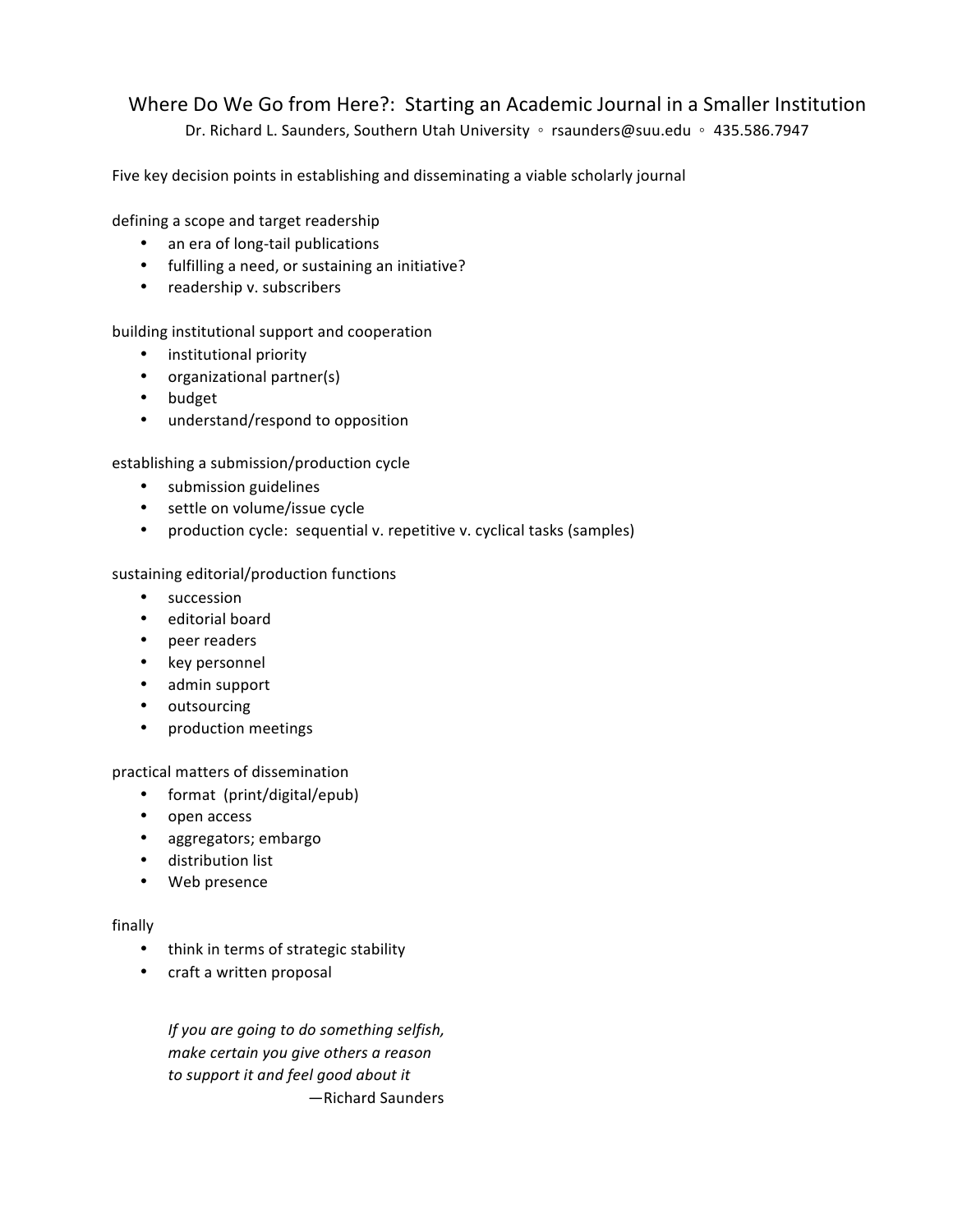### Submission/review schedule (in weeks)\*

- 0 Submitted article received by Press
- 1 Managing editor determines that a submission is within scope; returns out-of-scope submissions to authors (err on the side of inclusion)
- 1 Clerk/managing editor enters data for an in-scope submission into a spreadsheet for projecting dates and tracking activities; acknowledges receipt to author
- 1 Clerk/managing editor recommends prospective readers, editorial-board member to editor
- 1 Editor confirms prospective readers
- 1-2 Clerk/managing editor confirms availability w/ prospective reviewers
- 2 Manuscript sent to readers
- 6 Manuscript reader reports due
- 7 Clerk/managing editor collates recommendations w/ manuscript
- (monthly) Compiled manuscripts, reports sent to editor
- 8 Editor decision on further actions (acceptance to pool, acceptance w/ revision, review pending rewriting, additional review, rejection)
- 9 Clerk/managing editor drafts response letters
- 9 Editor reviews/approves response letters/email
- 9 Clerk/managing editor sends editorial response/readers reports to authors\*\*
- \* Keyed to an individual submission; the process will be continuous
- \*\* Revisions would be handled individually on a schedule determined by the editor if an acceptance is offered pending revision.

Reader recommendations:

Reject—unsuited for publication (out of scope, poorly written, incomplete, flawed research/ documentation, unoriginal, erroneous, etc.)

Revise and reconsider—major revisions necessary (structure, interpretation, documentation, etc.)

Accept pending revision—minor revisions recommended (organization,

Accept without revision—ready for copyediting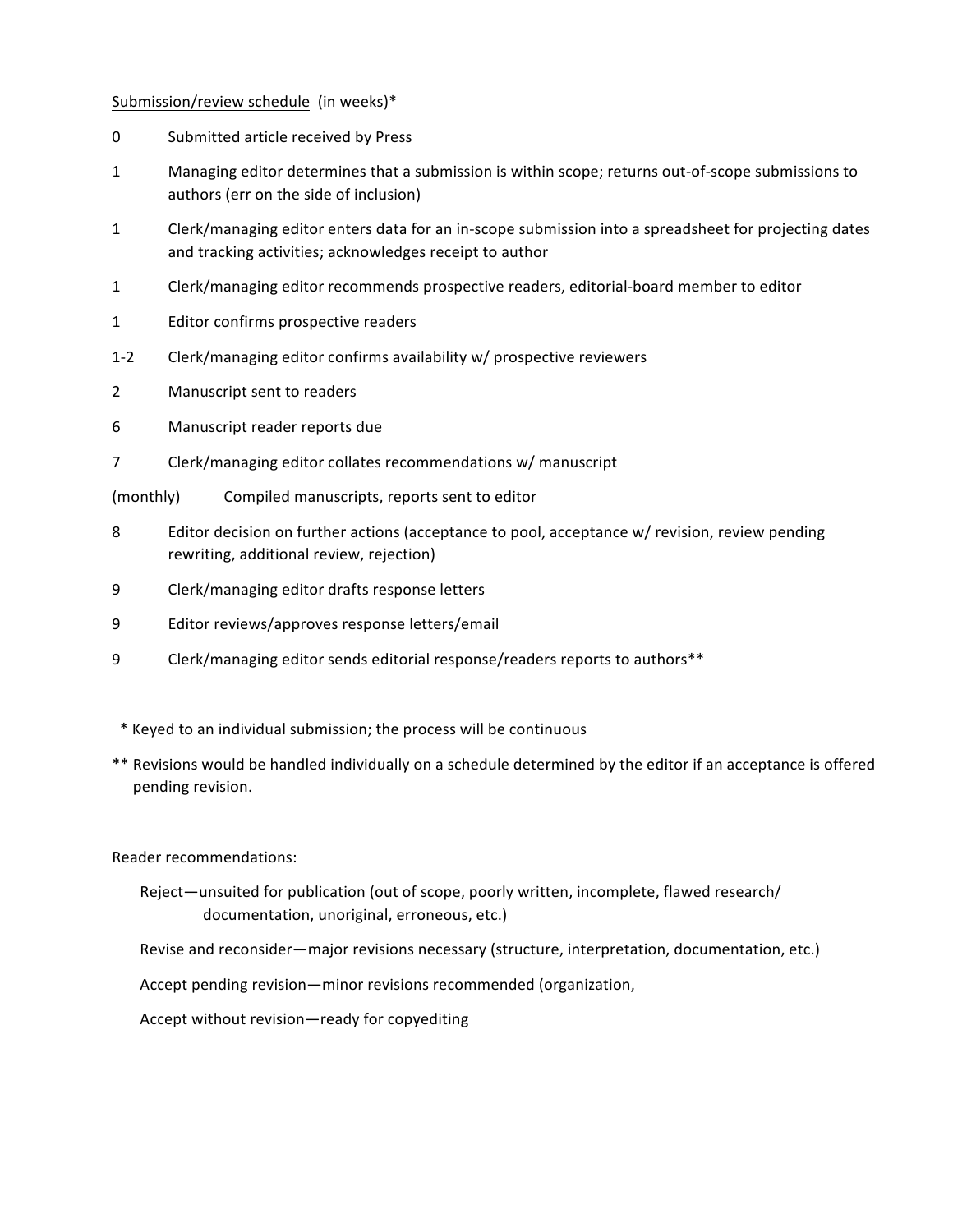## Editorial/production schedule, January issue

### *Editorial*

|                                                  | <b>Jun 10</b>                             | Editor compiles proposed issue TOC from pool of accepted manuscripts               |  |  |  |  |
|--------------------------------------------------|-------------------------------------------|------------------------------------------------------------------------------------|--|--|--|--|
|                                                  | <b>Jun 15</b>                             | Proposed TOC to editorial board                                                    |  |  |  |  |
|                                                  | Jul 1<br>Editorial board approves content |                                                                                    |  |  |  |  |
|                                                  | Production                                |                                                                                    |  |  |  |  |
|                                                  | Jul 5                                     | Manuscripts/art to production                                                      |  |  |  |  |
|                                                  | <b>Jul 25</b>                             | Art drafts complete, mated to manuscript                                           |  |  |  |  |
|                                                  | Aug 1                                     | Manuscripts/art drafts to copyeditor                                               |  |  |  |  |
|                                                  | Aug 20                                    | Copyedits/art drafts from copyeditor                                               |  |  |  |  |
|                                                  | Sep 1                                     | Copyedits/art drafts to authors                                                    |  |  |  |  |
|                                                  | Oct 10                                    | Copyedits from authors                                                             |  |  |  |  |
|                                                  | Oct 15                                    | Copyedit integration (proofed internally)                                          |  |  |  |  |
|                                                  | Oct 20                                    | Page makeup                                                                        |  |  |  |  |
|                                                  | Nov 1                                     | Page proofs to authors                                                             |  |  |  |  |
|                                                  | Dec 1                                     | Page proofs from authors                                                           |  |  |  |  |
|                                                  | <b>Dec 10</b>                             | Crx entered                                                                        |  |  |  |  |
|                                                  | <b>Dec 15</b>                             | Revised proofs to editor                                                           |  |  |  |  |
|                                                  | Jan 5                                     | Editor approves revised proofs                                                     |  |  |  |  |
|                                                  | Jan 10                                    | Page-file creation                                                                 |  |  |  |  |
|                                                  | <b>Distribution</b>                       |                                                                                    |  |  |  |  |
|                                                  | Jan 15                                    | Page file released to aggregators, subscribers; file uploaded to on-demand printer |  |  |  |  |
| Digital proof of on-demand file<br><b>Jan 20</b> |                                           |                                                                                    |  |  |  |  |
|                                                  | <b>Jan 30</b>                             | Print order submitted                                                              |  |  |  |  |
|                                                  |                                           |                                                                                    |  |  |  |  |

- Feb 15 Printed copies received
- Mar 1 Print copies posted